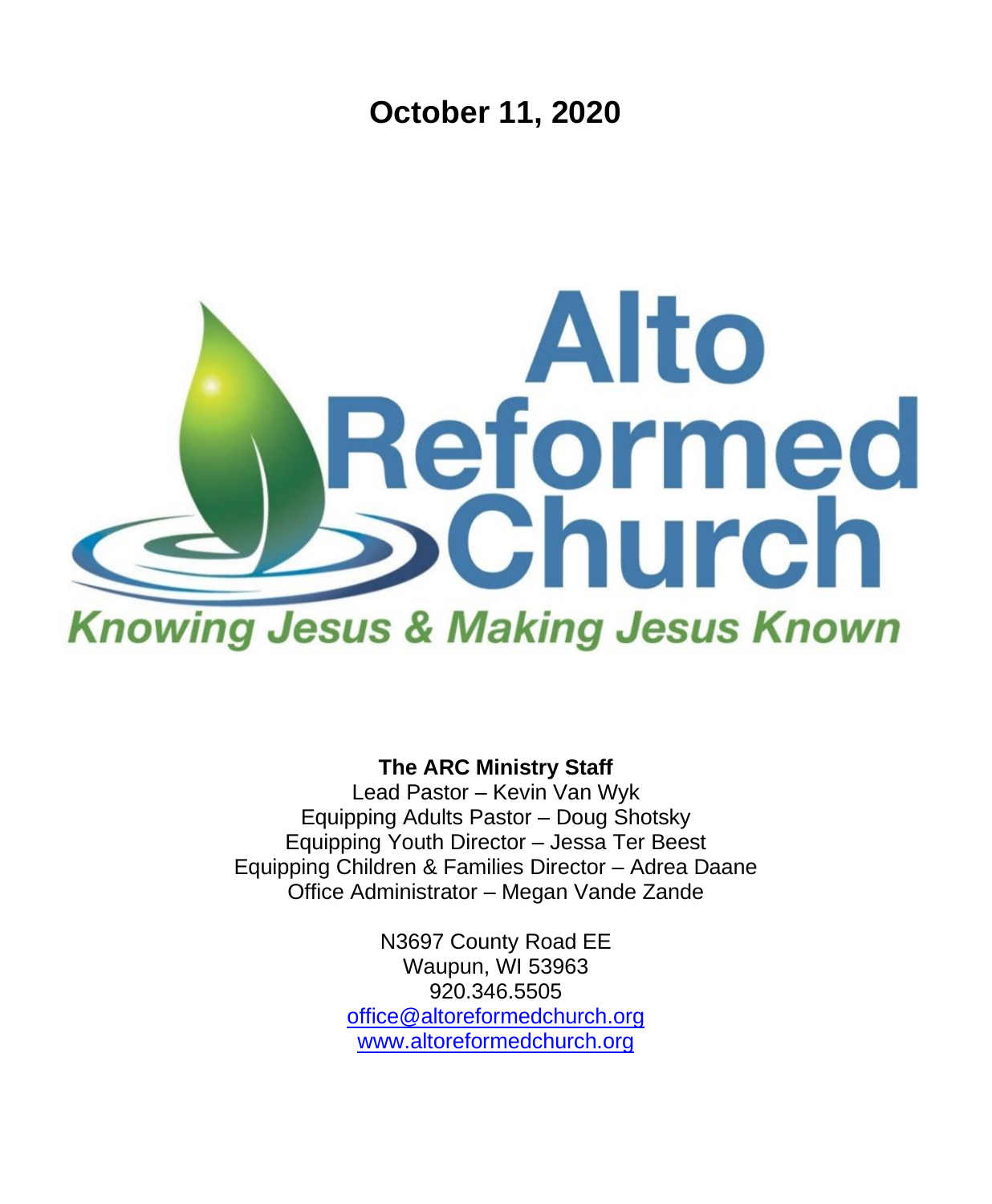## **We Approach God**

Welcome & Announcements Praise Singing "Death Was Arrested" \*"King of Kings"

Congregational Prayer "This I Believe"

### **We Hear God's Word**

Children's Message

Message – Discipleship Essentials: Bible Study Scripture – 2 Timothy 3:16-17 and Psalm 119:1-16

## **We Respond to God**

Prayer

"Truth I'm Standing On" – Ashlan Bruins & Zack Van Wyk

**Blessing** 

*\*songs played at both 8am & 9:30am services*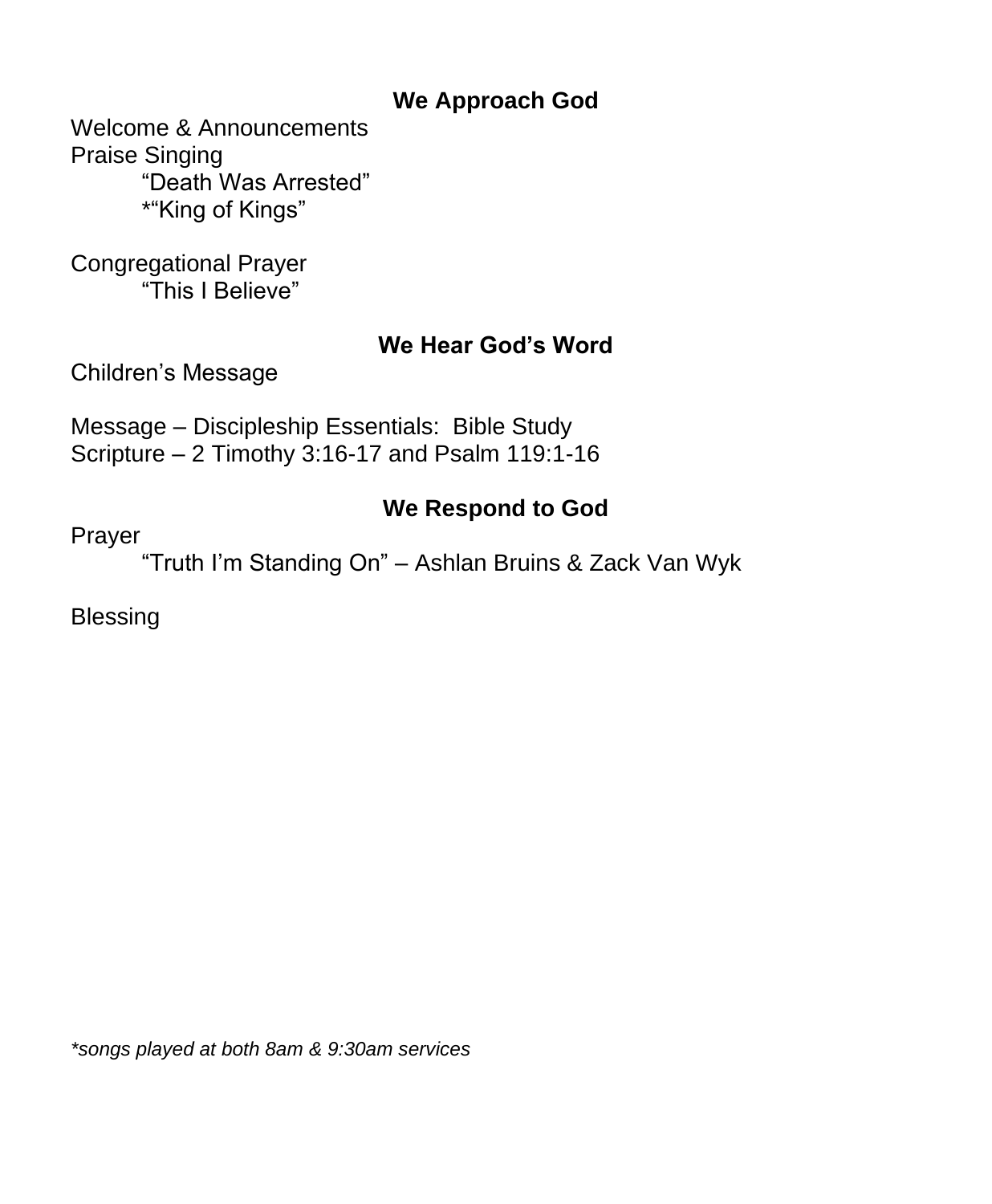# **DISCIPLESHIP ESSENTIALS**

#### **WHY THE BIBLE IS WORTH CONSUMING:**

- 1. The Bible gives \_\_\_\_\_\_\_\_\_. (1,2,14,16)
- 2. The Bible gives peace. (6)
- 3. The Bible gives \_\_\_\_\_\_\_\_\_\_\_. (1-3,9,11)

#### **HOW DO YOU CONSUME THE BIBLE:**

- 1. Consider the Bible (6,15,16)
- 2.  $L$  the Bible  $(7)$
- 3. Meditate on the Bible (15)
- 4. S the Bible (11)
- 5. Obey the Bible (1-5,8,9,13)
- 6. R\_\_\_\_\_\_\_\_\_\_ the Bible (13)

**APPLICATION:** \_\_\_\_\_\_\_\_\_\_\_\_\_\_ the Bible.

#### **PRACTICAL NEXT STEPS:**

- Pray "Revive me by your Word" (Ps. 119:25NLT) everyday at 1:19pm, asking God to give you a hunger for His Word.
- Take up every opportunity to hear God's Word. Make Sunday worship, Sunday school, small group Bible study, and personal quiet time a top priority!!!
- Watch *Secret Church 3: How to Study the Bible by* David Platt [https://www.rightnowmedia.org/Content/Series/179045.](https://eur06.safelinks.protection.outlook.com/?url=https%3A%2F%2Fwww.rightnowmedia.org%2FContent%2FSeries%2F179045&data=02%7C01%7C%7C02744dbaef354cbf3fd308d86bcdf43b%7C84df9e7fe9f640afb435aaaaaaaaaaaa%7C1%7C0%7C637377879592226395&sdata=gIlVUX1OOhCYi1JCmAvjyOhWkW%2B5gCU%2FcGYPpJWjni0%3D&reserved=0)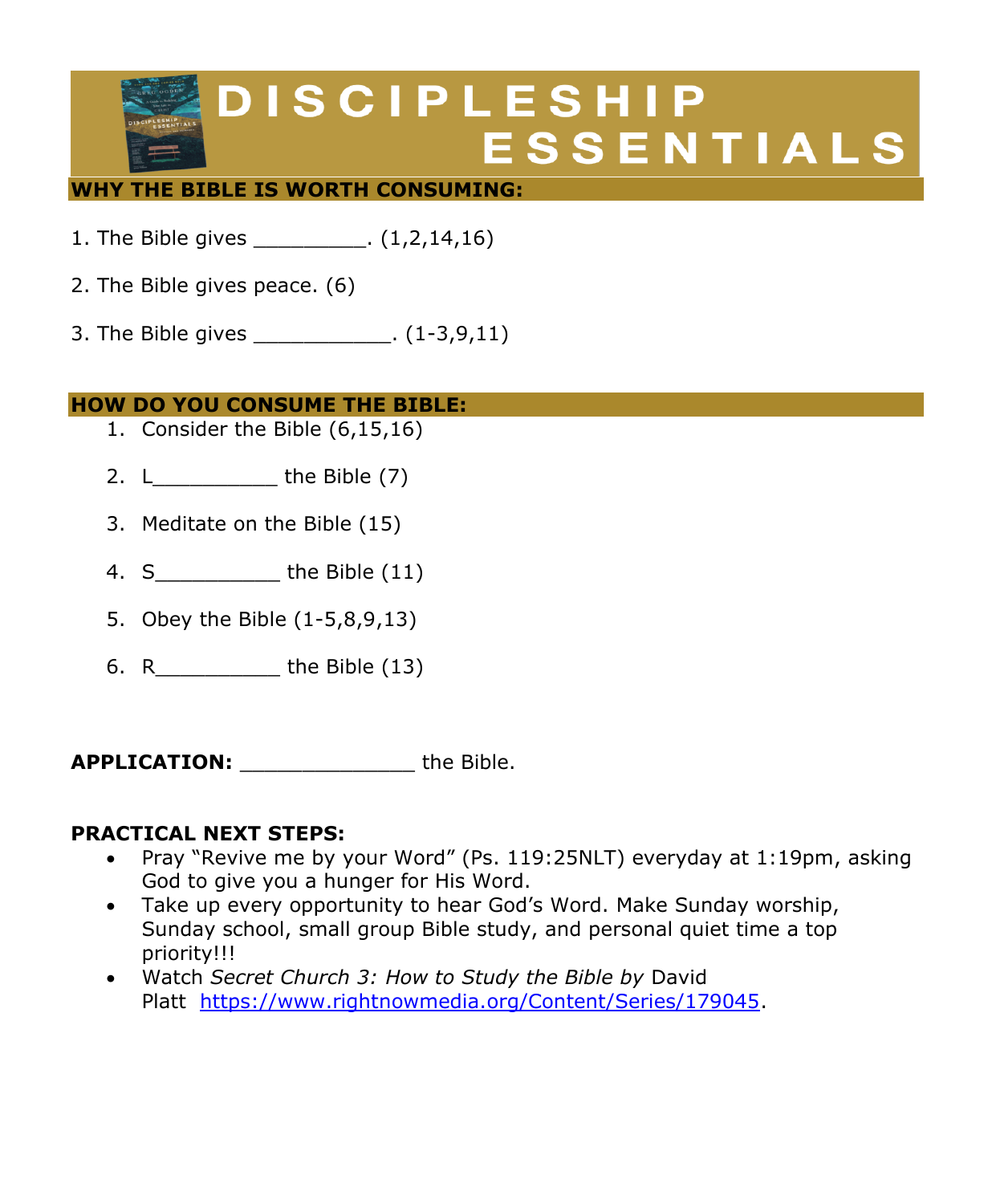# *Upcoming Events*

- **Oct 11** 8:00am Pastor Kevin
	- 9:30am Pastor Kevin
		- 10:45am Sunday School
	- 2:00pm Task Force Meeting
- **Oct 12** 6:30pm Women's Bible Study
- **Oct 13** 8:00am Prayer Meeting
- 7:00pm Consistory Meeting
- **Oct 14** 6:30pm Bible Class, Women's Bible Study, Youth Praise Team
- 7:30pm High School Youth Group
- **Oct 16** 6:00pm Wedding Rehearsal
- **Oct 17** 2:00pm Wedding Ceremony of Cami Loomans & Milton Ortiz
- **Oct 18** 9:30am Pastor Doug
	- 10:45am Sunday School
		- 6:30pm Middle School Youth Group

## *Youth News*

**High School** – Wednesday is Question and Answer night! Why does it seem like all the fun things are sins? Why does God allow bad things to happen? What happened to the Old Testament people? Why did the Israelites get special attention and favor from God and not anyone else? See you at 7:30!

**Eaton's Pizza Fundraiser** – The youth ministry is fundraising to help offset the cost of this year's Silver Birch Retreats (Middle School in Oct, High School in Feb) Here's how it works: Each Eaton's coupon costs \$8. The coupon is good for 1 one-topping medium take and bake pizza and \$1 off a large pizza. This might seem like a lot for a take and bake pizza, but these are restaurant quality, so it's cheap compared to buying pizza at most restaurants! The \$8 can also be used toward a specialty pizza or gluten free pizza and you'll just pay the difference. Sign up on the information desk or talk to any middle or high school student! Thank you for your support!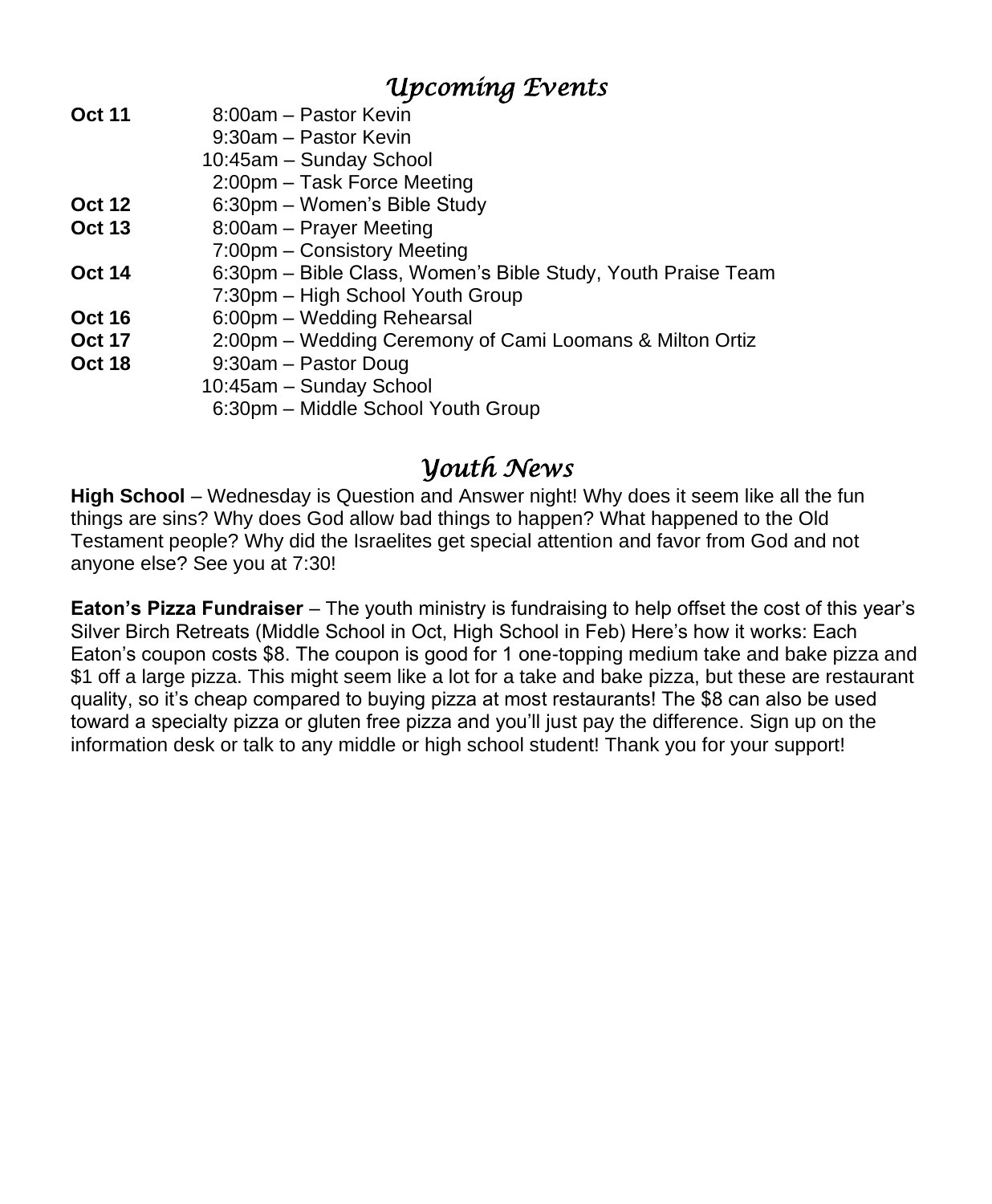# *Bulletin Board News*

**Offering** may be placed in one of the three white offering boxes located in the lobby.

**Snow Plowing Bids** – We are accepting bids for snow plowing for the parking lot (excluding sidewalks). Bids can be turned in to the church office in a sealed envelope. Bids are due by Oct. 26th .

**Food Pantry Donations –** During the month of October, Women's Ministries is collecting donations for the food pantry which can be placed in the tote near the children & families bulletin board. Items needed include toiletries, peas, hamburger helper, granola bars, soups (not cream of mushroom), crackers, and oatmeal.

**Tables –** The church has replaced some of the wooden tables from the basement. If you would like to have any of the old tables, please contact Cory Kok.

**Can you help us?** – The Prayer Shawl and Quilt team has an immediate need for more quilts and shawls. We are wondering if there are some of you that would be willing to make a quilt or a fleece blanket or crochet or knit a shawl. Right now, there is more of a need for the quilts or blankets. We have a lot of material on hand to make quilts which is available to you in the Church. Please call Ardyce Tenpas at 346-2384 if you have questions as to the size, etc. We want this ministry to continue so if you can help, it would be much appreciated. Thank you!